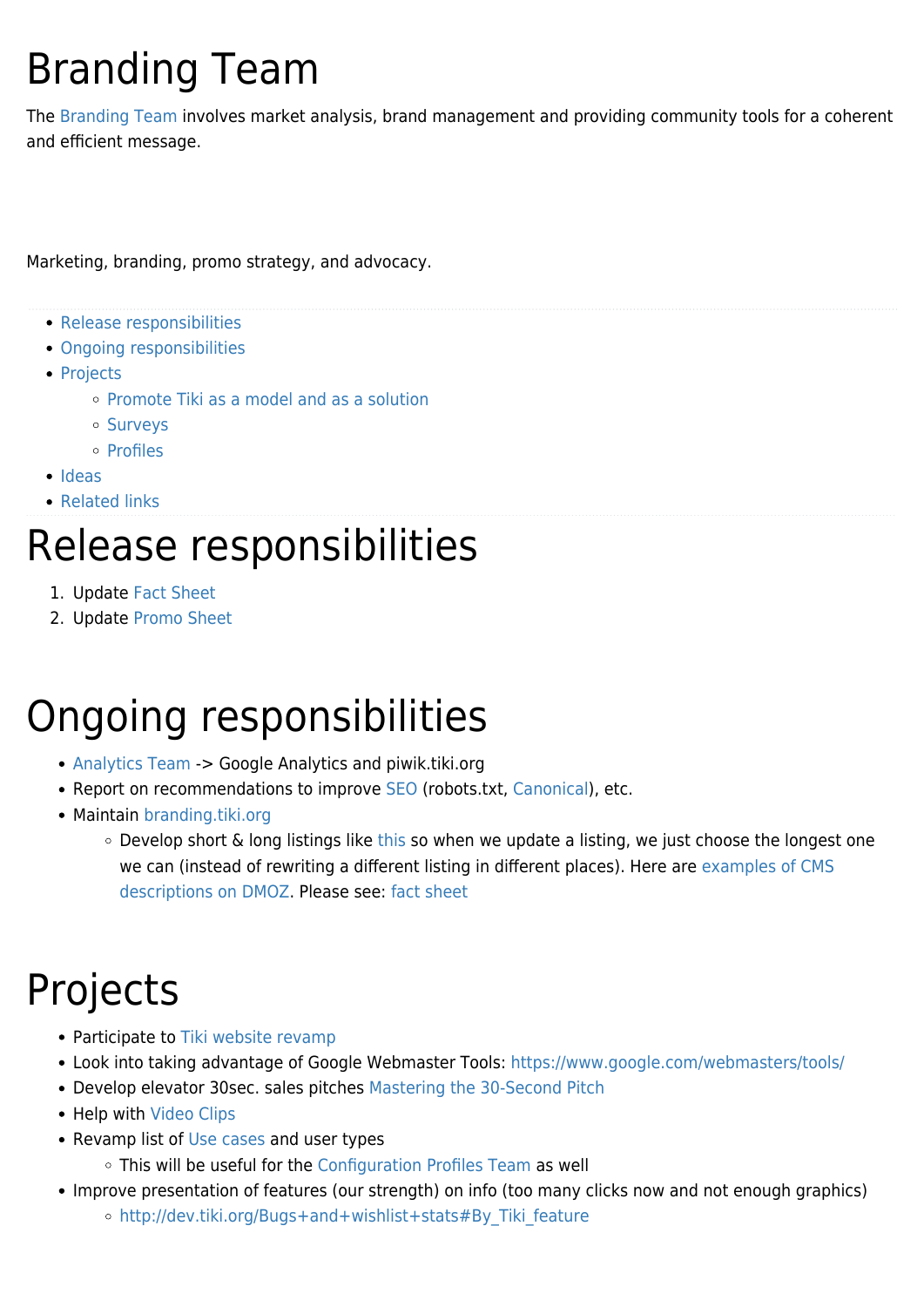### Promote Tiki as a model and as a solution

- Maintain and promote some important pages for people evaluating Tiki:
	- [Presentations](https://tiki.org/Presentations)
	- [What is a Content Management System](https://tiki.org/What-is-a-Content-Management-System)
	- [Why Use Tiki](https://tiki.org/Why-Use-Tiki)
	- [Interaction](http://doc.tiki.org/Interaction)
	- [Features](http://doc.tiki.org/Features)

+Experimenting with pretty tracker for better display of information: [http://doc.tiki.org/features#Content\\_features](http://doc.tiki.org/features#Content_features)

- Comments?
- [Model](https://tiki.org/Model)
- [Why Wiki Syntax Is Important,](https://tiki.org/Why-Wiki-Syntax-Is-Important) etc
- [Use Cases](https://tiki.org/Use-Cases)
- [Wiki Landscape](https://tiki.org/Wiki-Landscape)
- [CMS Landscape](https://tiki.org/CMS-Landscape)
- Some objective comparisons with popular alternatives [Tiki vs Drupal](https://tiki.org/Tiki-vs-Drupal), [Tiki vs Joomla!,](https://tiki.org/Tiki-vs-Joomla!) etc.
	- What is similar
	- What is different
- Maybe use the comparison widget from WikiMatrix:
	- $\pmb{\times}$
- Evaluate Tiki with respect to the various [Open source software assessment methodologies](http://en.wikipedia.org/wiki/Open_source_software_assessment_methodologies)

### Surveys

- Monitor & react to market analysis such as
	- [SMACKDOWN :: Who are the Open Source Content Management System \(CMS\) market leaders in](http://www.mytestbox.com/content-management-software-reviews/content-management-systems-cms-market-share-survey-study-2008/) [2008?](http://www.mytestbox.com/content-management-software-reviews/content-management-systems-cms-market-share-survey-study-2008/) which comments on the comprehensive [2008 Open Source CMS Market Share Survey](http://waterandstone.com/downloads/2008OpenSourceCMSMarketSurvey.pdf).
	- [2009 Open Source CMS Market Share Report](http://www.cmswire.com/downloads/cms-market-share/)
- <http://www.oss-watch.ac.uk/studies/survey2008.pdf> & http://www.oss-watch.ac.uk/resources/mediawiki.xml

## Profiles

#### Sites using profiles deploy

- [http://profiles.tiki.org/Small\\_Organization\\_Web\\_Presence\\_about\\_include](http://profiles.tiki.org/Small_Organization_Web_Presence_about_include)
- [http://profiles.tiki.org/Small\\_Organization\\_Web\\_Presence\\_mission\\_include](http://profiles.tiki.org/Small_Organization_Web_Presence_mission_include)
- [http://profiles.tiki.org/Small\\_Organization\\_Web\\_Presence\\_products\\_include](http://profiles.tiki.org/Small_Organization_Web_Presence_products_include)
- [http://profiles.tiki.org/Small\\_Organization\\_Web\\_Presence\\_services\\_include](http://profiles.tiki.org/Small_Organization_Web_Presence_services_include)
- http://profiles.tiki.org/Sample Articles include
	- o Should say "This site started using Tiki and has the following benefits"
- [http://profiles.tiki.org/personal\\_blog\\_and\\_profile\\_bio\\_include](http://profiles.tiki.org/personal_blog_and_profile_bio_include)
	- o Should be kept in sync with [Networks](https://tiki.org/Networks).